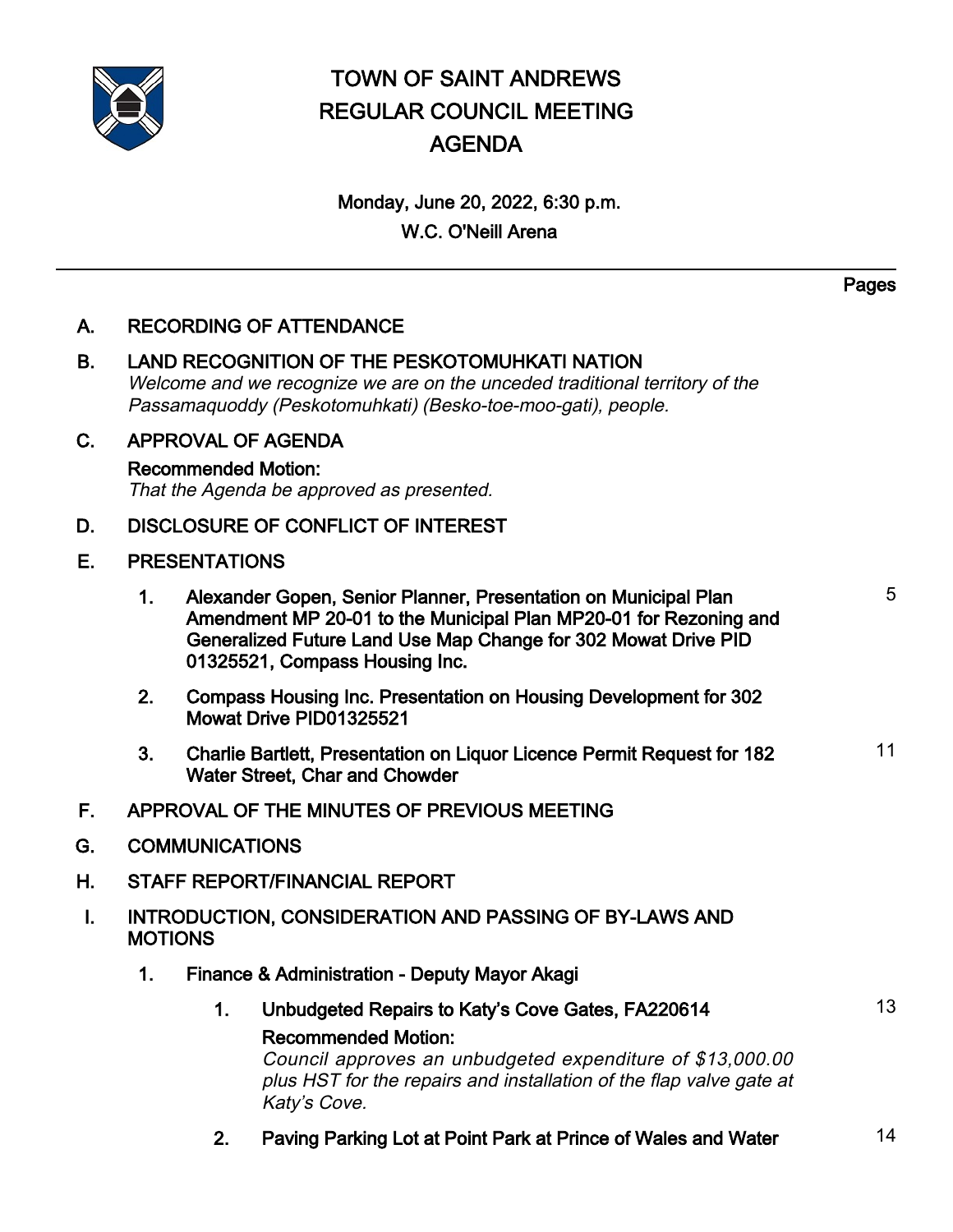## Street, FA220615

## Recommended Motion:

That Council approves the paving of the parking lot near the Van Horne Trail at the Point Park at the corner of Prince of Wales and Water Street for a price of \$12,000.00 + HST.

## 3. Outdoor Fitness Park Budgetary Discussion, FA220616 16

## Recommended Motion:

That Council recommends staff budget \$65,000.00 to build the Outdoor Fitness Park at the Point Park for the 2023 budget.

### 4. Waive of Fees Request from the Family Resource Centre of Charlotte County Inc., FA220617

## Recommended Motion:

That Council grants the Chief Administrative Officer the rights to negotiate an agreement with the Family Resource Centre of Charlotte County Inc. to use space at the W.C. O'Neill Arena Complex with terms and conditions beyond the Waiv of Fees Policy P-21-01.

## 2. Public Works - Councillor Blanchard

## 3. Public Safety - Councillor Neil

## 1. Updating Schedule of Fines for By-Law 18-01, A By-Law to Regulate Vehicular Traffic in the Town of Saint Andrews, PS220607

## Recommended Motion:

That Council amends Schedule "J" Administrative Penalty Schedule of Fines under By-Law 18-01, A By-Law to Regulate Vehicular Traffic in the Town of Saint Andrews with a new range of fines between \$30.00 - \$125.00 with the inclusion of two new regulations:

- Parking beyond the 30-minute parking limit in 1. designated parking spaces.
- 2. Parking in the designated emergency parking space.

## 2. Appointment of By-Law Enforcement Officer for the Town of Saint Andrews, PS220608

## Recommended Motion:

That Council appoints Shelley Dunn, By-Law Enforcement Officer for the Town of Saint Andrews as per the Local Governance Act Section 72.

- 4. Business, Tourism, Heritage and Culture Councillor Hirtle
	- 1. Tourism Information Signs, BTHC220605
- 5. Recreation and Community Services Councillor Gumushel
	- 1. By-Law No. 22-03 A By-Law to Regulate Non-Vehicular 55

18

27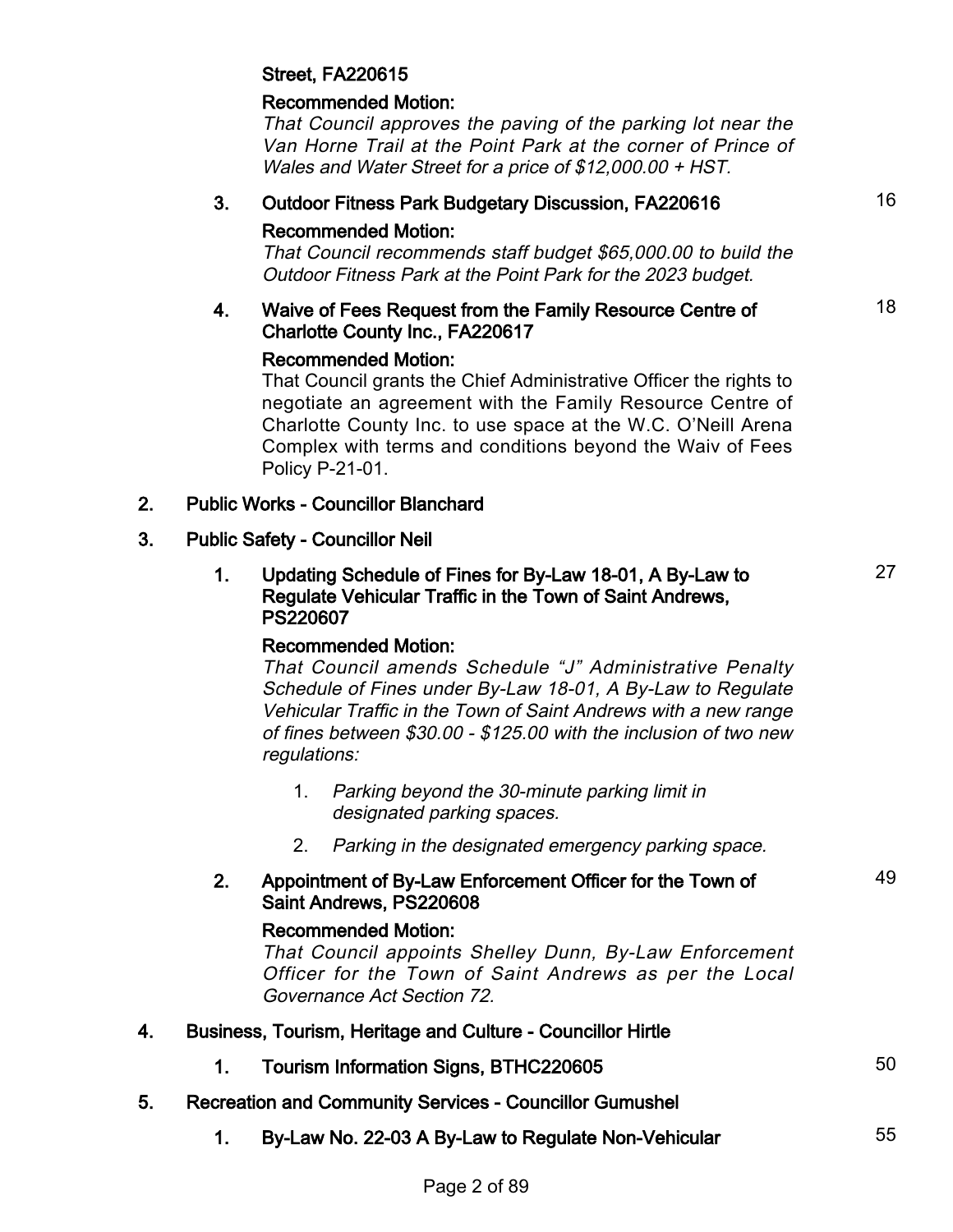#### Transportation in the Town of Saint Andrews Second and Third Reading, RCS220404

## Recommended Motion:

That Council grants leave for Second Reading of By-Law No. 22-03, A By-Law to Regulate Non-Vehicular Transportation in the Town of Saint Andrews.

#### Recommended Motion:

That Council grants leave for Third and Final Reading of By-Law No. 22-03, A By-Law to Regulate Non-Vehicular Transportation in the Town of Saint Andrews.

## 2. Dog Park Concepts Update for Council, RCS220610

#### 6. Planning & Economic Development - Councillor Heenan

#### 1. Amendment MP20-06 to the Town of Saint Andrews Municipal Plan MP20-01 for 302 Mowat Drive First Reading, PED220611

#### Recommended Motion:

That Council grants leave for First Reading to the Municipal Plan Amendment MP20-06 to the Town of Saint Andrews Municipal Plan MP20-01 for Compass Housing Inc, at PID 01325521, 302 Mowat Drive, to move from Commercial designation to Residential designation on the Generalized Future Land Use Map.

#### Recommended Motion:

That Council requests the views of the Planning Advisory Committee for the Town of Saint Andrews, as per Section 110 of the Community Planning Act, on Municipal Plan Amendment MP20-06 to the Town of Saint Andrews Municipal Plan MP20- 01 for Compass Housing Inc, PID 01325521, 302 Mowat Drive, to move from Commercial designation to Residential designation on the Generalized Future Land Use Map.

#### Recommended Motion:

That Council sets the date of Monday, July 4, 2022, at 6:30 p.m. at the W.C. O'Neill Arena Council Chambers for a Public Hearing of Objection, as per Section 111 of the Community Planning Act, on Municipal Plan Amendment MP20-06 to the Town of Saint Andrews Municipal Plan MP20-01 for Compass Housing Inc, PID 01325521, 302 Mowat Drive, to move from Commercial designation to Residential designation on the Generalized Future Land Use Map.

#### 2. Amendment Z22-02 to the Town of Saint Andrews Zoning By-Law Z22-01 for 302 Mowat Drive First Reading, PED220612

#### Recommended Motion:

That Council grants leave for First Reading to the Zoning By-Law Amendment Z22-02 to the Town of Saint Andrews Zoning By-Law Z22-01, for Compass Housing Inc, at PID 01325521, 302 Mowat Drive, to move from Tourist Commercial Zone to Multiple Residential 2 Zone.